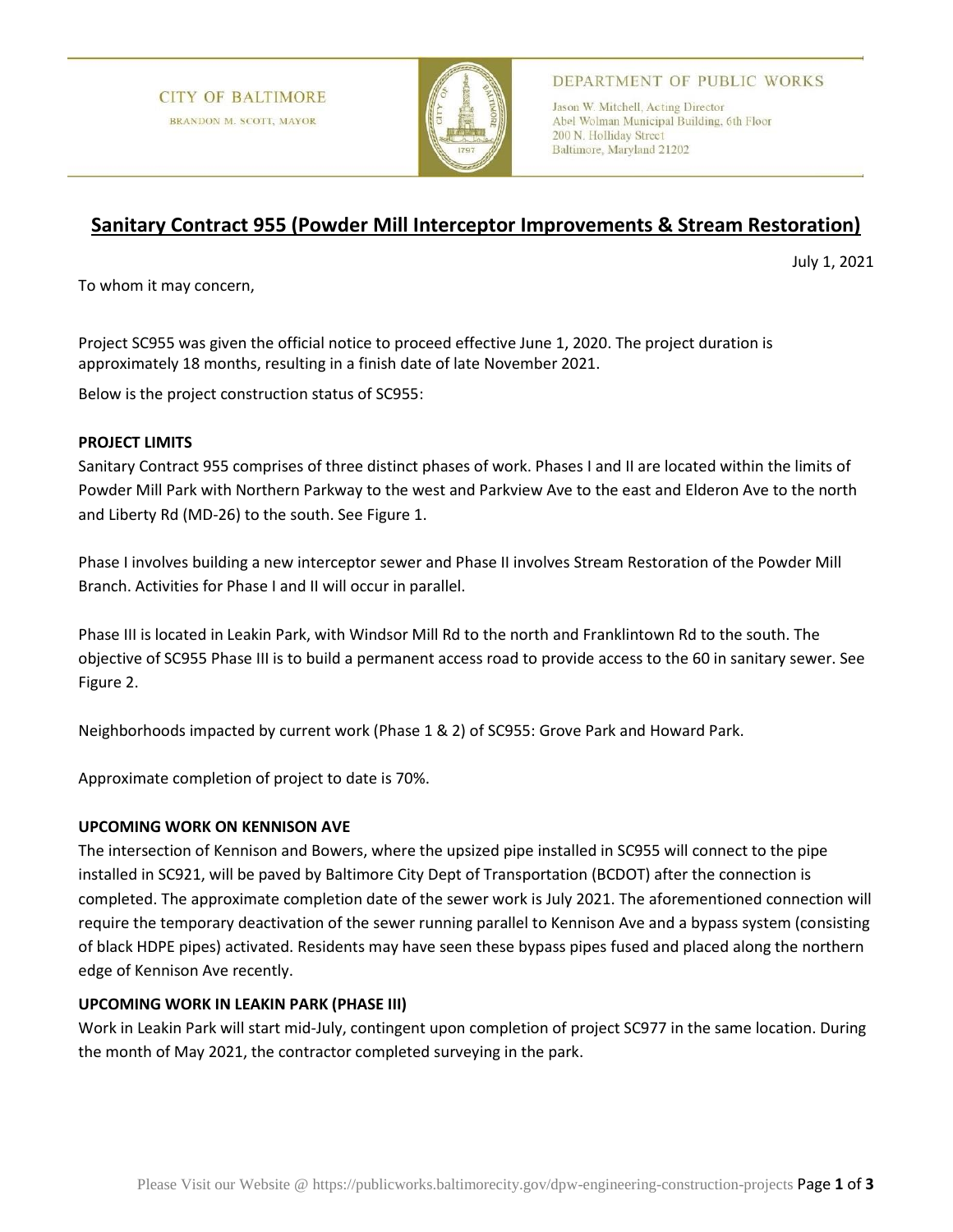

 **Figure 1: SC955 Phase I & II – Powder Mill Park Figure 2: SC955 Phase III – Leakin Park**



#### **Work in Progress**

- Powder Mill Park: Thousands of feet of tree protection fence and super silt fence have been installed to protect the environment and prevent sediment transport from runoff.
- Clearing for the sewer work (Phase 1) and for the stream restoration (Phase 2), is complete.
- Approx. 1400 ft of 36 in sewer (62%), 1800 ft of 30 in diameter sewer (73%) and 140 ft of 8 in sewer have been installed.
- 8 precast manholes have been installed.
- Junction Chamber where the old 27-inch interceptor meets the new interceptor has been completed.
- Tunnel casing has been installed from the launch pit south of Liberty Rd to a receiving pit on the north side. Carrier pipe inside the tunnel casing was installed mid-June, 2021.
- Sewer pipe to connect the tunnel to upstream and downstream manholes will occur late June-early July.
- Replanting of trees in Powder Mill Park will take place after sewer installation is complete.
- Stream restoration (Phase 2) is approximately 90% complete.
- Presence of Heavy construction vehicles, equipment and construction noise is expected. The construction hours for this project are between 7:00 AM – 5:00 PM, with occasional instances of overtime work.

We hope this provides insights for upcoming work as we strive to timely and safely complete this project. If you have any questions, you may call Indranil (Neil) Goswami at (410) 396-4700, Monday through Friday, between 8:30 AM and 4:30 PM. Additional information and resources are also available on our website <https://publicworks.baltimorecity.gov/> .

Sincerely,

Con fie Carne

Angela Cornish Construction Project Supervisor II DPW, Office of Engineering & Construction [angela.cornish@baltimorecity.gov](mailto:angela.cornish@baltimorecity.gov)